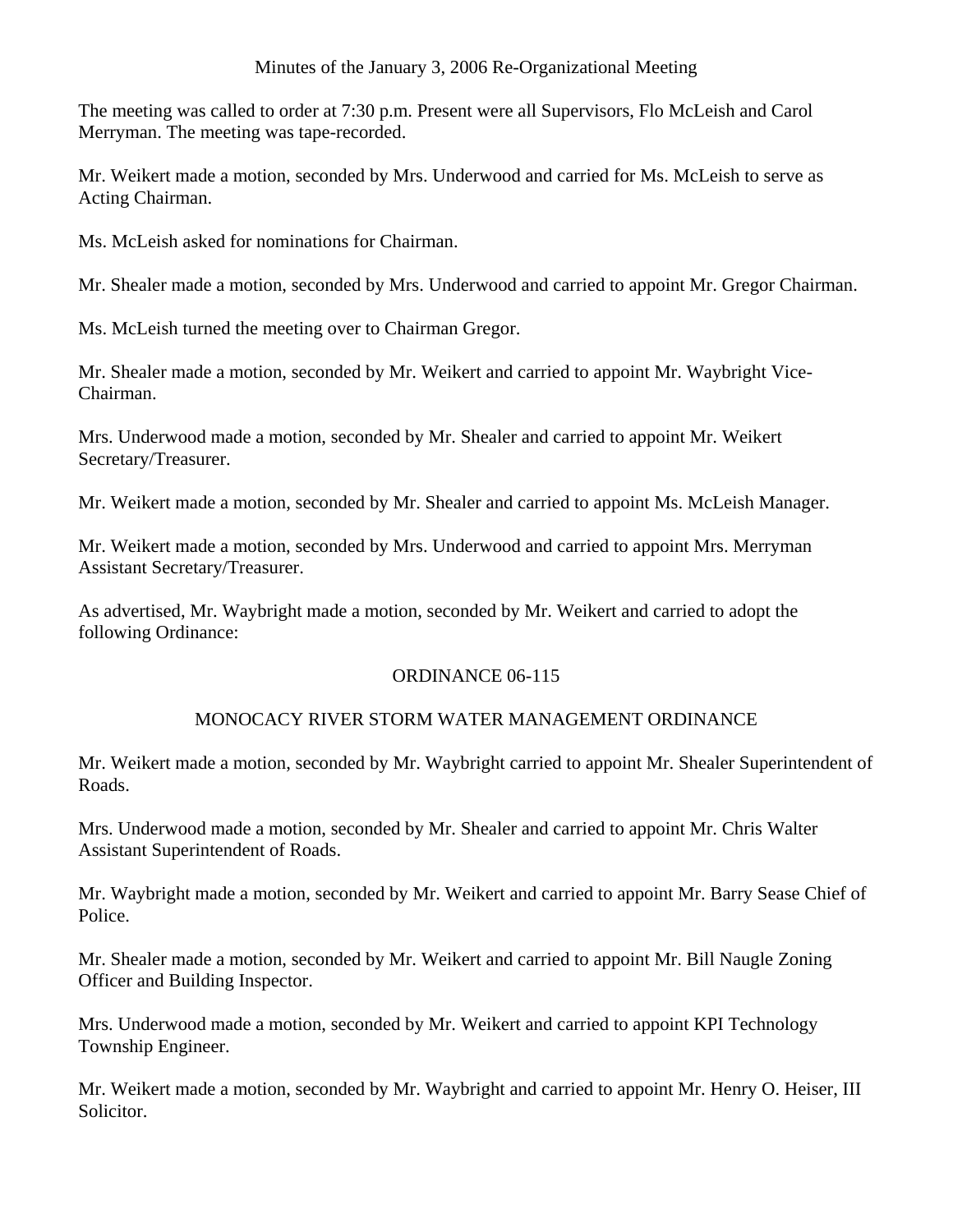Mrs. Underwood made a motion, seconded by Mr. Weikert and carried to appoint Chester G. Schultz Solicitor for the Zoning Hearing Board.

Mr. Waybright made a motion, seconded by Mr. Weikert and carried to appoint Gil Picarelli Sewage Enforcement Officer.

Mr. Waybright made a motion, seconded by Mr. Weikert and carried to appoint Dominic Picarelli Backup Sewage Enforcement Officer.

Mr. Shealer made a motion, seconded by Mr. Weikert and carried to appoint Mrs. Donna Maring Per Capita Tax Collector.

Mr. Waybright made a motion, seconded by Mr. Weikert and carried to set the tax collector's compensation at 3% at discount, 5% at par and 10% at penalty.

Mr. Shealer made a motion, seconded by Mr. Waybright and carried to appoint Mr. Weikert as the township's representative to the York Adams Tax Bureau and Ms. McLeish as the alternate representative.

Mr. Waybright made a motion, seconded by Mr. Weikert and carried to appoint Mr. Ron Bower Chairman of Vacancy Board.

Mr. Waybright made a motion, seconded by Mr. Weikert and carried to appoint Mr. James Fox Director of Emergency Management.

Mrs. Underwood made a motion, seconded by Mr. Waybright and carried to appoint Mr. Barry Sease Deputy Director of Emergency Management.

Mr. Waybright made a motion, seconded by Mrs. Underwood and carried to retain Adams County National Bank as depositor for the Township's funds.

Mr. Weikert made a motion, seconded by Mrs. Underwood and carried to continue meeting on the  $2<sup>nd</sup>$  and  $4<sup>th</sup>$  Tuesdays of each month at 7:30 p.m. and holding a workshop on the Friday morning proceeding at 8:30 a.m.

Mr. Waybright made a motion, seconded by Mr. Weikert and carried to authorize all Supervisors to attend the 2006 PSATS Convention in Hershey, PA.

Mr. Waybright made a motion, seconded by Mr. Weikert and carried to bond the Manager, Treasurer, and Assistant Treasurer for 1,500,000.00.

Mrs. Underwood made a motion, seconded by Mr. Weikert and carried to appoint Ms. McLeish representative to the Community Relations Committee.

Mr. Waybright made a motion, seconded by Mr. Shealer and carried to appoint Ralph Haller, Ron Bower, Riley Hollingsworth and John Straka to the Planning Commission for four-year terms expiring 12/31/09.

Mr. Waybright made a motion, seconded by Mrs. Underwood and carried to appoint Robert Rohrbaugh to the Zoning Hearing Board for a three-year term expiring 2/1/09.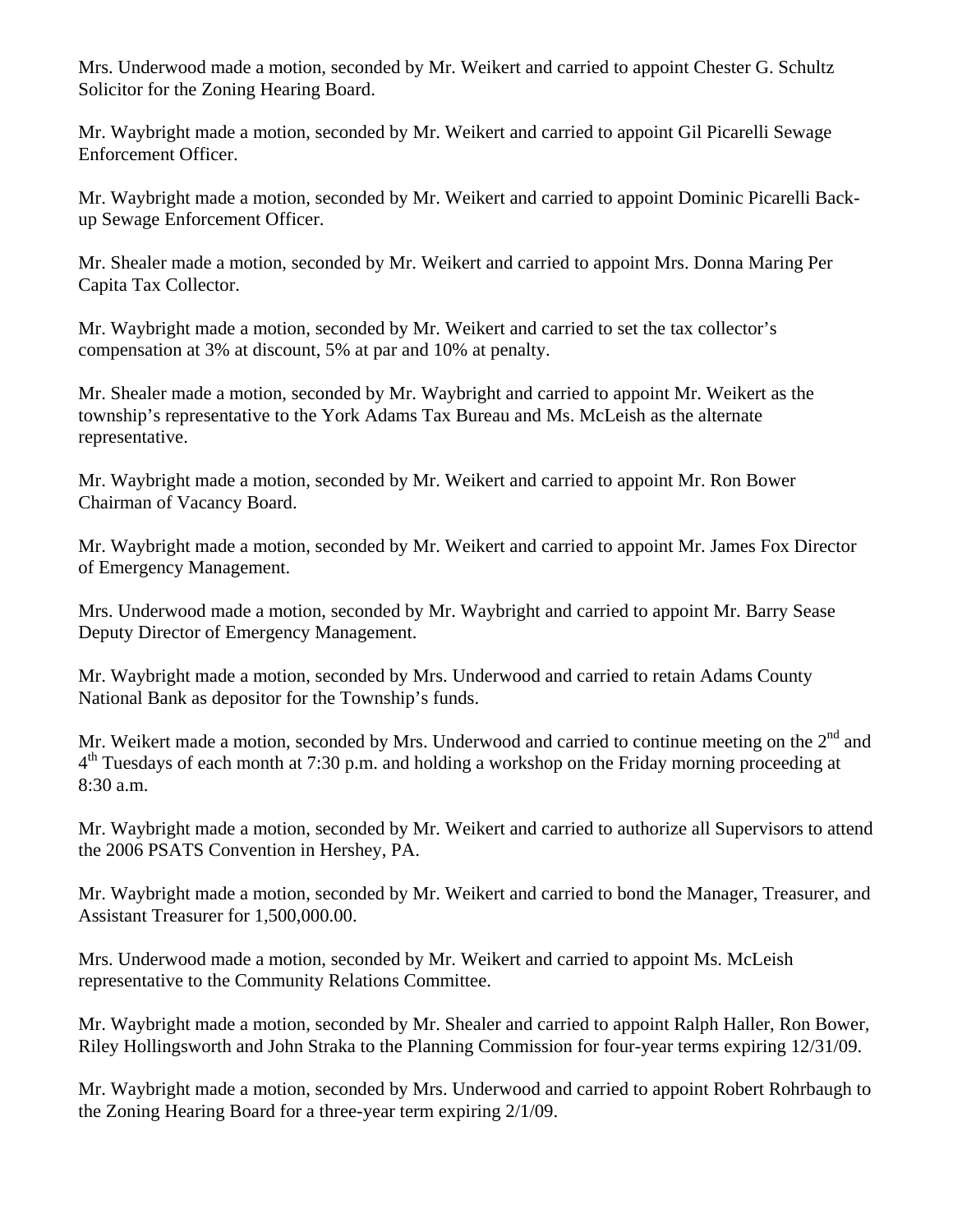Mr. Shealer made a motion, seconded by Mr. Waybright and carried to appoint Flo McLeish and John Walter to the Historical Architectural Review Board for five-year terms expiring 12/31/10.

Mr. Shealer made a motion, seconded by Mrs. Underwood and carried to approve the raise in stipends for Authority Board members, as requested by the Authority, to \$1,200.00 per year for members and \$1,450.00 for the Chairman.

Mr. Waybright made a motion, seconded by Mr. Weikert and carried to form committees as follows:

| <b>FINANCE</b>         | Mr. Weikert and Mr. Gregor                 |
|------------------------|--------------------------------------------|
| PLANNING & ZONING      | Mr. Waybright and Mrs. Underwood           |
| <b>PUBLIC SAFETY</b>   | Mrs. Underwood, Mr. Weikert and Mr. Gregor |
| HIGHWAY ADMINISTRATION | Mr. Shealer and Mr. Weikert                |

Mr. Weikert made a motion, seconded by Mrs. Underwood and carried to adopt the following Resolution:

#### **RESOLUTION 06-01**

## **A RESOLUTION ELIMINATING EMPLOYEE CONTRIBUTIONS TO THE POLICE PENSION PLAN FOR 2006**

 BE IT RESOLVED AND ENACTED by the Authority of Cumberland Township, Adams County, Commonwealth of Pennsylvania, by the Board of Supervisors, it is hereby resolved and enacted as follows:

The conditions required by Act 600 allowing for the elimination of employee contributions to the Police Pension Plan have been met;

\*\* The condition of the plan is such that contributions may be reduced, or eliminated, as evidenced by an actuarial study;

\*\* Municipal contributions will not be required to keep the fund actuarially sound;

\*\* The governing body of the Municipality eliminates contributions on an annual basis.

ENACTED AND RESOLVED THIS 3rd DAY OF JANUARY, 2006 BY THE BOARD OF SUPERVISORS OF CUMBERLAND TOWNSHIP

/SGN/ JOHN P. GREGOR /SGN/ THOMAS D. SHEALER /SGN/ GEORGE A. WEIKERT /SGN/ DAVID P. WAYBRIGHT /SGN/ BARBARA H. UNDERWOOD

CERTIFIED TO BE A TRUE COPY OF THE CUMBERLAND TOWNSHIP POLICE PENSION PLAN RESOLUTION, ADOPTED BY THE BOARD OF SUPERVISORS ON JANUARY 3, 2006.

/SGN/ CAROL A. MERRYMAN, ASSISTANT SECRETARY

Mr. Weikert made a motion, seconded by Mr. Waybright and carried to adopt the following Resolution:

### **RESOLUTION 06-02**

## **A RESOLUTION APPOINTING THE CHIEF ADMINISTRATIVE OFFICER OF THE MUNICIPAL PENSION PLANS FOR CUMBERLAND TOWNSHIP**

 We appoint John P. Gregor as the Administrative Officer for the Police and Non-Uniformed Pension Plans of Cumberland Township.